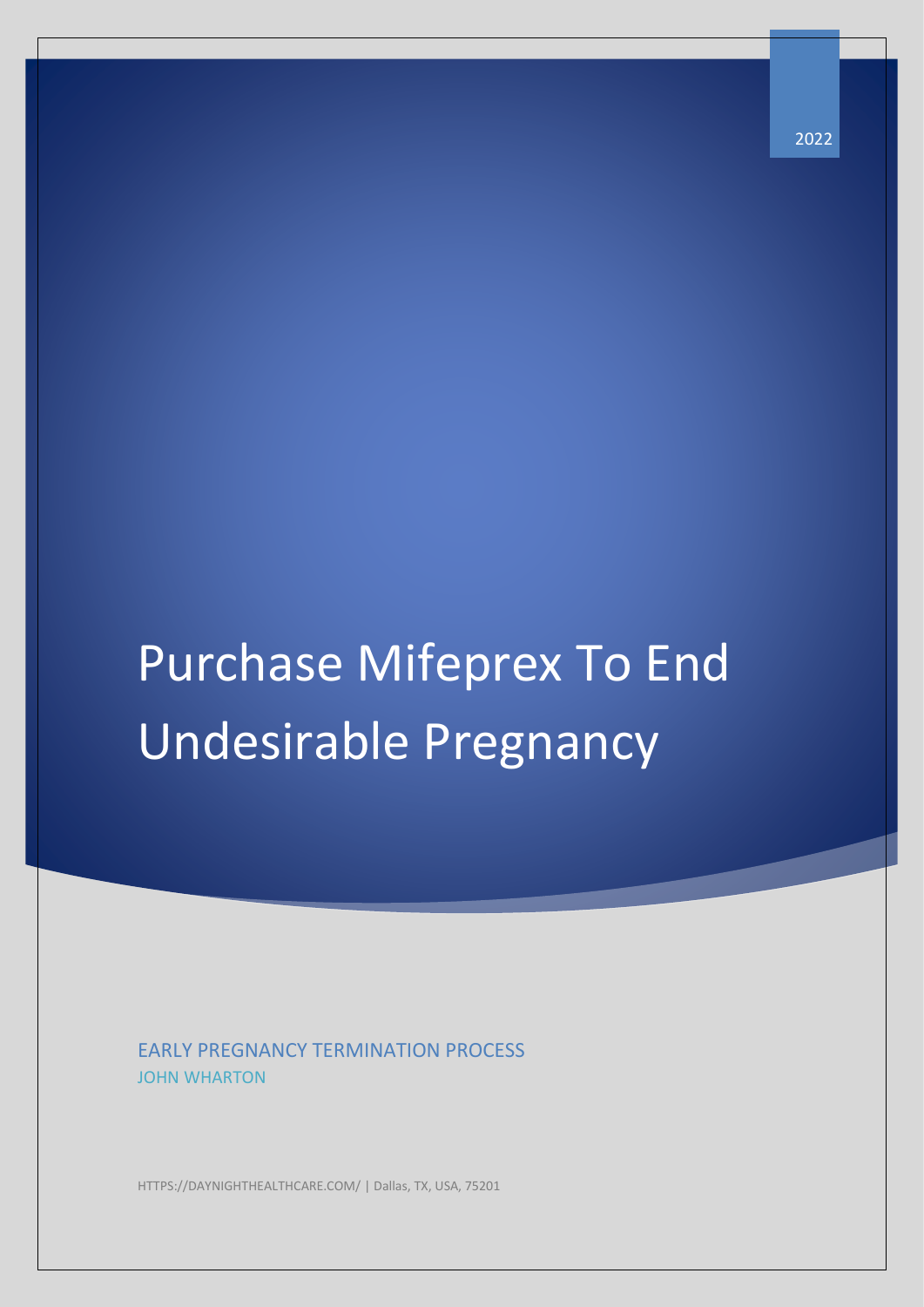

## MIFEPREX TABLET:

- Mifeprex inhibits the action of a hormone that is required to keep a pregnancy going.
- It holds Mifepristone 200mg as an active element.
- Order Mifepristone Abortion Pill is a medication that is used to end an early pregnancy that is less than 70 days (10 weeks) after the first day of your last menstrual period.
- Buy Mifeprex Abortion Pill online which is used in conjunction with a drug called Misoprostol (Cytotec) tablet.

## DOSAGES OF *MIFEPREX:*

• On Day 1, take 200 mg of Mifeprex pill orally.

#### CONSIDERATIONS IN *DOSING:*

• [Order Cheap Mifeprex Abortion Pill online,](https://daynighthealthcare.com/product/mifegest) in combination with Misoprostol pregnancy termination tablet, is indicated for the medical termination of intrauterine pregnancy up to 70 days gestation.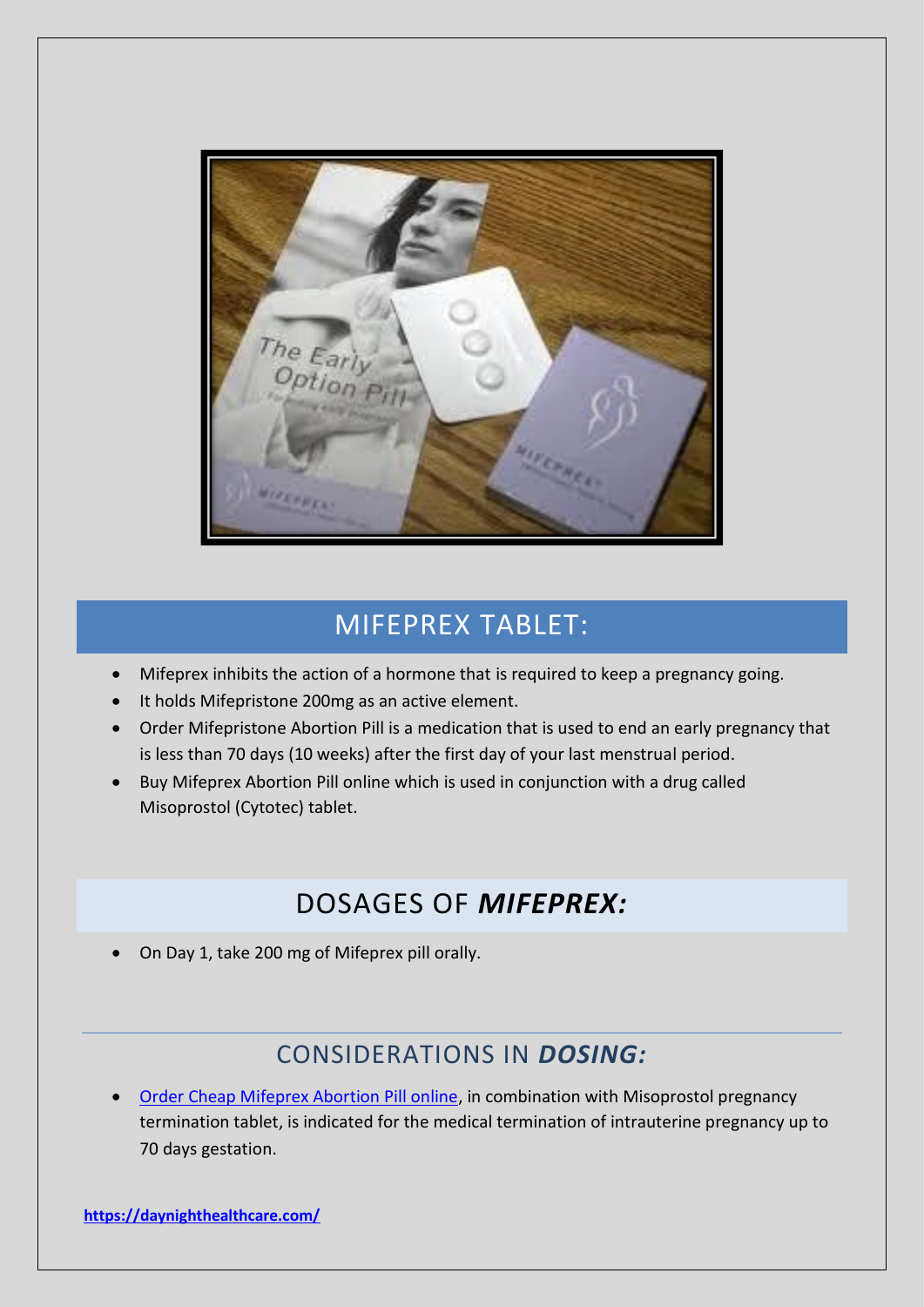- Day 1: Under physician supervision, take 200 mg of Mifepristone pill orally as a single dose.
- Days 2 and 3: Misoprostol 800 mcg tablet in the cheek (buccally) once as a single dose; must be given at least 24 hours and up to 48 hours after the Mifepristone dose on day 1.
- The first day of the last menstrual period is used to determine whether or not a woman is pregnant.
- If the pregnancy's duration is unknown or ectopic pregnancy is suspected, an ultrasonographic scan should be performed.
- Before starting treatment, remove any intrauterine devices (IUDs).
- Discuss with the patient an appropriate location for her to be when she takes Misoprostol Abortion Pill online, keeping in mind that expulsion can start as soon as 2 hours after administration.



## COMMON SIDE *EFFECTS:*

#### **Mifepristone Abortion Pill has no known negative side effects.**

- stomach/abdominal pain Thyroid function test results that are abnormal.
- Vaginal bleeding that isn't normal.
- Insufficiency of the adrenal glands
- Anxiety
- Back ache
- Constipation
- Appetite decreases
- Diarrhea
- Dizziness
- **Drowsiness**
- A dry mouth Hypertrophy of the endometrium

**<https://daynighthealthcare.com/>**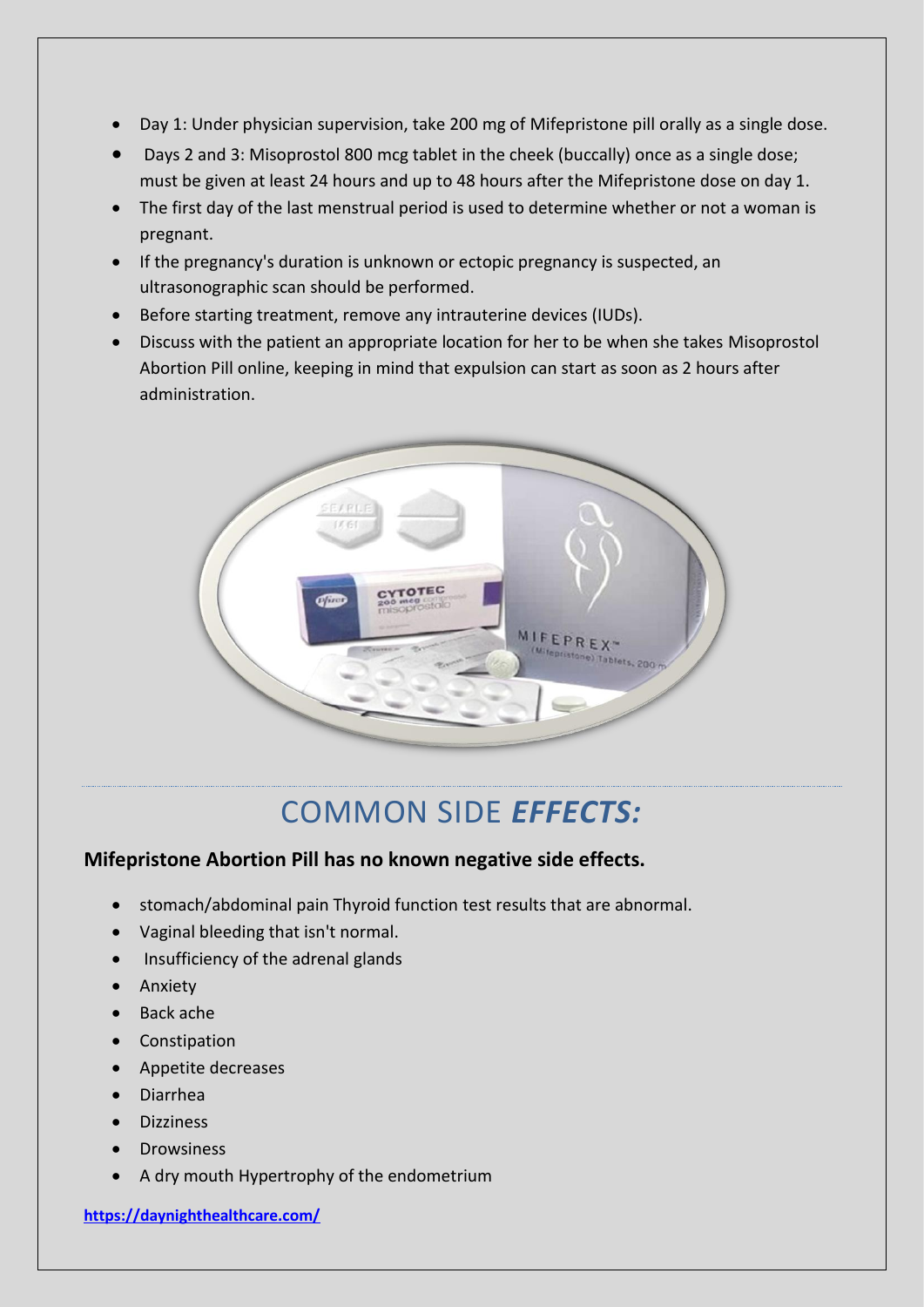- Extreme discomfort
- Fatigue
- Having a bad case of the flu (malaise)
- GERD stands for gastroesophageal reflux disease.
- Headache
- Hypertension (high blood pressure) is a condition in which the blood pressure is abnormally high.
- A rise in triglycerides
- Insomnia
- Itching
- Joint discomfort
- Energy deficiency
- A lack of appetite
- Hypokalaemia (low potassium in the blood) and hypoglycaemia (low sugar in the blood) are two conditions that can occur.
- potassium deficiency
- Muscle ache
- Muscle wasting
- Chest musculoskeletal pain
- Nausea
- Pain
- Heart conduction abnormalities are a possibility.
- Rash, a stuffy or runny nose
- A feeling of being out of breath, Pain on the side (flank), Sinusitis
- Problems with sleep (insomnia) a sore throat Edema (pitting edema)
- swelling Excessive swelling of the extremities
- Thirst & Vomiting

# ABOUT US:

*DayNightHealthCare pharmacy has been recognized as one of the most excellent and fast expanding online shops, offering a wide range of medications to solve and treat a range of health issues. Because of its effective product, low price, and quick service, it has achieved a name in the industry and across the world. The lot of consumers assumed our pharmacy to be a reliable and trustworthy resource. To Purchase Abortion Pill online visit https://daynighthealthcare.com/ pharmacy or you can contact by our toll free no 1-800-704-2951*

#### REFERENCE:

https://www.drugs.com/mtm/mifeprex.html